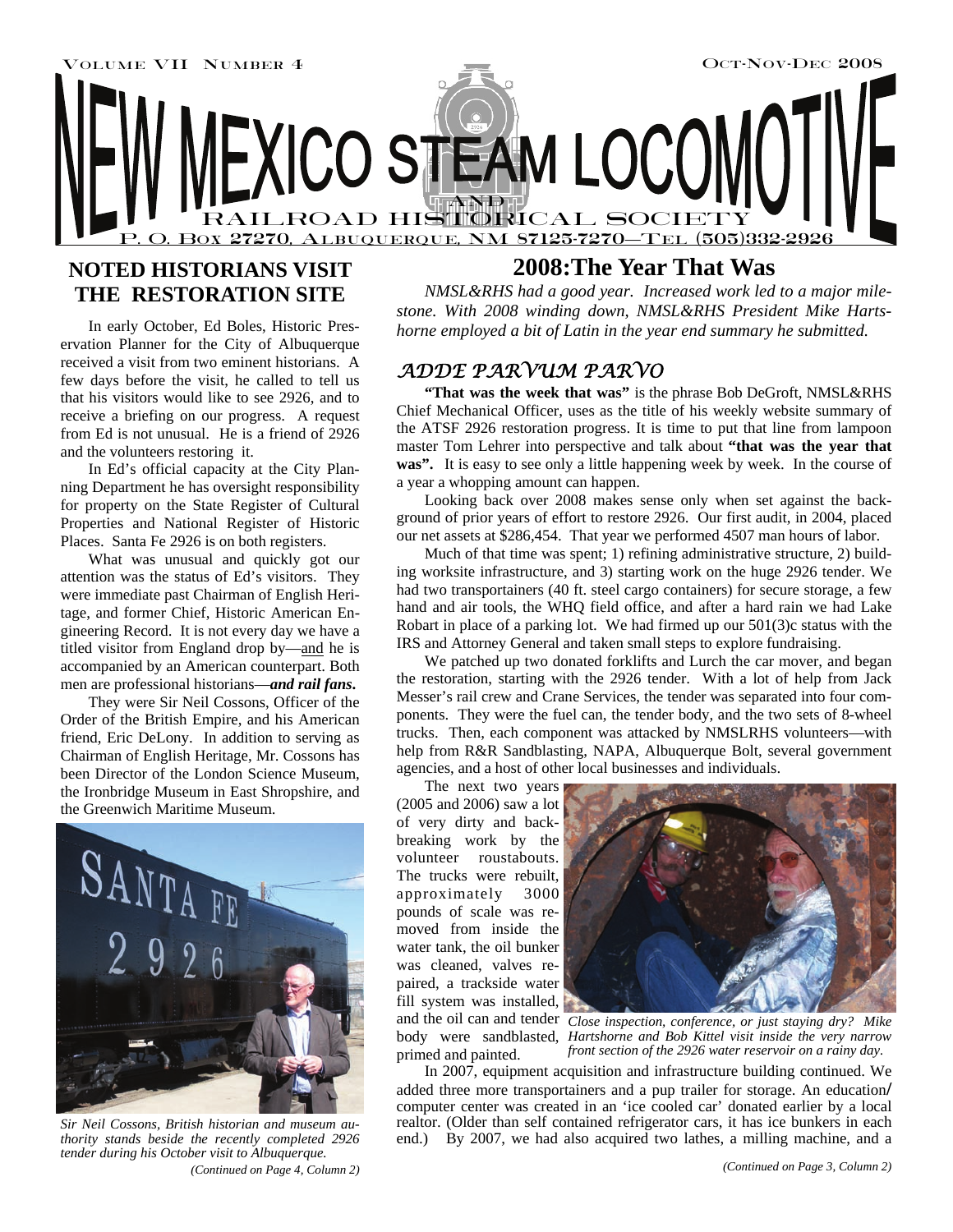| This newsletter is published quarterly by the |
|-----------------------------------------------|
| New Mexico Steam Locomotive and Railroad      |
| Historical Society, a Non-Profit Corporation. |
|                                               |
|                                               |
| Chief Mechanical Officer—Bob DeGroft          |
|                                               |
| Newsletter Editor- Doyle L. Caton             |
|                                               |
| <b>MAIL ADDRESS: NMSL&amp;RHS</b>             |
| <b>P.O. BOX 27270</b>                         |
| Albuquerque, NM 87125-7270                    |
| Tel: (505)332-2926 web: www.nmslrhs.org       |

### **ON THE AGENDA**

President Mike Hartshorne provided a good summary of 2008 and the early years each with a better rate of progress than the one before. If the current agenda for early 2009 is an indicator, we will be very busy and that rate of progress will continue to accelerate. Here are some agenda items for the first quarter of the new year.

#### **Flue Tube Installation**

Now that all flue tubes have been removed, a considerable amount of preparation is necessary before installation of new flue tubes can begin. One of the first steps in that process is cleaning up, and it is not as simple as sweeping up a bit of trash or hosing off some dirt.

The first stage of cleanup is removal of stubs left when old tubes were cut away. This is precise work. It requires a special tool, and someone like Rick Kirby to do the work.

A tool has been rented, and should arrive soon. Then, Rick will go into a daily work mode until the stubs are cut away from the flue sheets. He will need others on site to help.

### **Building A Pit**

Our landlord, the U.S. General Services Administration, has given us permission to build an inspection/work pit—if we agree to refill it when we are finished. It will be built between the rails to allow access to the bottom side of 2926.

Work will begin late in the first quarter or early in the second quarter. A number of NMSLRHS volunteers will be required on site to assist the contractors working on the pit. Any members who would like to work on this project, verify your current membership and safety training, and contact CMO Bob DeGroft. **Safety Training** 

In light of the increased activity on the work site, Chief Safety Officer Jon Spargo has moved up the schedule for the first 2009 Annual Safety Review to January, 31 at 9:00AM.

The Annual Safety Review will be meeting room (church hall) adjacent to Source One Furniture on Menaul Blvd. between Broadway and the BNSF tracks.

Jon encourages all members to check the currency of their membership and safety training. The 2009 work load at the site will often require a daily crew on site..

## **BANGING ON A 2900**

### **Bob DeGroft, 'Buff Boy' Then, CMO Now…**

In 1938, latent steam disease struck again. A boy, Robert DeGroft, was born in Cicero on the west edge of Chicago Illinois. By the age of three his family moved to Ft. Wayne, Indiana where he lived on the farm edge of town. Fire was in his life and some dry cornfields returned their nutrients to earth rapidly in clandestine cigarette-sparked blazes.

Bob's dad was a rail fan. He would take Bob and his brother close to trackside to watch the Pennsy, Wabash, and Nickle Plate thunder by spewing cinders. His father got a thrill from the close-up view, as Bob and his brother screamed bloody murder at being so close to all the noise, smoke and cinders.

A cigar smoking neighbor, Elrie Bower, was a night train mail sorter. Bob's maternal grandfather was a passenger car mechanic who worked for the Chicago and Northwestern Railroad. Granddad's pocket watch is now in Bob's care and comes out on special occasions. With all that exposure and encouragement, it is no wonder that Bob's steam disease became chronic.

In 1949 the family moved to Detroit. At the age of 16 Bob took a job with the Bob-Lo Boat Co., a division of the Browning Steamship Co. Steam ferries crossed the lower Detroit river on weekdays. Bob-Lo island, Canada, was developed in the early 1900s as an amusement park destination to keep the steam ferries busy on weekends. ("Bois-Blanc", the French name for the birch and beech covered island, was a name not readily pronounced by many so it was corrupted to "Bob-Lo" and officially named as such in 1949.)

Bob's title at the Boat Co. was "Buff Boy". His official job was taking tickets on the dock and then working on deck as the boat made its way from



*Bob Degroft's introduction to steam power had nothing to do with railroads. The only*  rails he encountered were the rails on the deck of this steam craft on Lake Erie.

the foot of Woodward Avenue to Bob-Lo Island Park at the mouth of Lake Erie. Duties included serving hot dogs and stale popcorn to the masses. The Bob-Lo Boats Crew website lists him as "concessions" from '55-'59. But Bob says he frequently worked as relief Purser managing cash registers and the ships' safes. He also toted cases of beer up to the third deck for moonlight cruises, handled mooring cables ashore, and did any job the boss thought up.

On his days off Bob would ride in the engine rooms. The steamboats Columbia and Sainte Claire were built in 1902 and 1910 with passenger capacities of 2566 and 2416 respectively. Both still exist. Fired by Bunker oil, twin Scotch boilers fed triple compound steam engines on these boats. Bob was captivated by the steel, copper, brass and satisfying noise as these boats worked up to 12 knots. That time indelibly engraved Bob's physiology with the need for steam.

Bob's steam disease was in remission during his early adult years as he became a responsible manager of an office and school products business. An employee there and his soul mate for life, Karla, helped him succeed in their own business.. The business, Source One Office Furnishings, devoured his life from 1977 to 2002 when he chose to retire while it was still a going concern.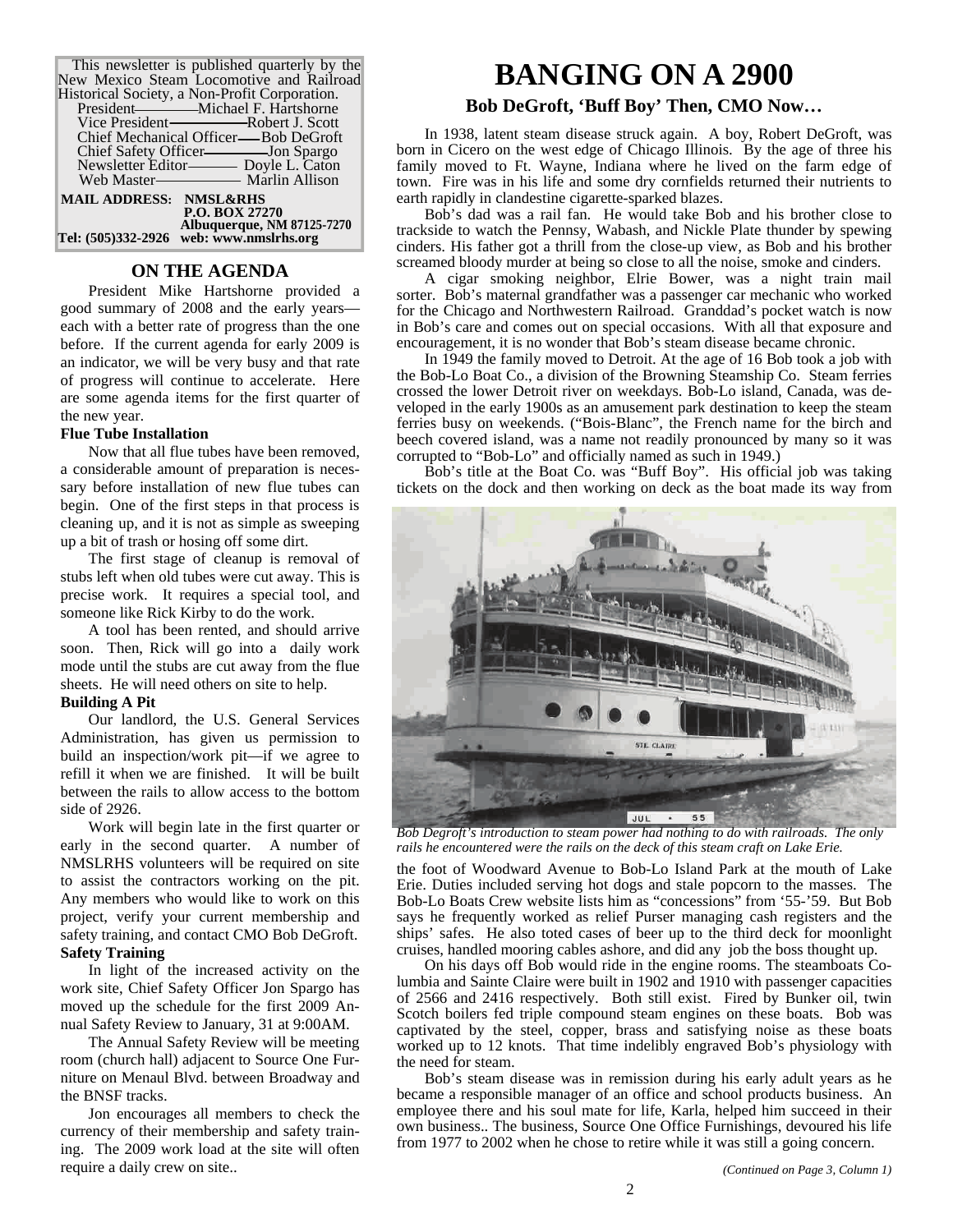Bob did recreational and competitive dirt biking when he was first in Albuquerque in 1971. His organ of good sense told him to stop the daredevil routine as a responsible businessman. I know him now from the more sedate world of 4WD offroading. There, obstacles are taken at a satisfying, mature, sensible crawl under controlled power rather than adrenalin surging speed.

In the early days of the NMSL&RHS Bob found our display table at a New Mexico State Fair, made friends and joined up. Steamboats weren't common in New Mexico but this locomotive had a boiler! His quiescent steam disease was relapsed quickly. It turns out that the ATSF 2926 had been moved out of Coronado Park in 2000 and was parked on a lonely siding at  $1<sup>st</sup>$  and Menaul about a half a block from his business. The NML&RHS was homeless at the time and the WHQ was not even a dream, so we met many times as a group sitting on no-two-alike office chairs in the display area of his store.

Now his steam disease is in its terminal phase. Karla knows it. She helps us keep the books but prefers golf as a hobby. Bob, like many of the rest of us sufferers, has begun to revolve his life around the ATSF 2926.

Upon entering the terminal phase of ferroequine mania, he began showing up at virtually all work sessions, and pitching in to help on just about anything to be done. One thing did stand out. No matter how dirty the job, Bob would come out looking like Mr. Clean.

Bob was railroaded into the job of CMO as the tender neared completion.



*How does he do that??? After a hard day pulling superheater pipes, DeGroft has a small spot of soot on his nose. But look at the other guys!!. (L to R) Pete Adair, Mike Swanson, Mike Hartshorne, Clem Harris, DeGroft and Steve "Pigpen" Bradford.* 

Now he is up to his elbows in planning, politics, steel, grease, soot, and the good people of the NMSL&RHS—and some unusual non-executive type duties. (See pictures below.)



*CMO DeGroft at work. That is a load of soot (one of six) from the smokebox that Bob is hauling away. The job title in the second photo could well be Chief Mover of Outhouses (CMO). Bottom line: Bob DeGroft is really a go-to guy. To borrow a phrase from Larry, the Cable Guy, Bob is always ready to "Git 'er done".* 

Bob's immune system has failed him for the last time. That's OK. There is an old piece of medical wisdom that says: "Get a chronic illness and take good care of it and you'll live a very long time."

### (C*ontinued from Page 1)*

wide range of other tools and materials—much of it donated by our growing support base.

Beginning in 2007 and on into 2008, restoration was accelerated. We also reached a major milestone by completing restoration of the tender. Now it has a glistening black coat of Dupont Imron paint and crisp lettering. It sits at the site ready to roll. (See centerfold)



*Working in the 2926 tender is much like spelunking. Instead of tight passages and big rocks, tender diving means scrambling through holes in the many baffles that prevent sloshing and add strength. Here, George Trevor attacks the scale.* 

With the tender finished, we shifted our efforts to focus on the locomotive. We pulled the sand dome and cab off the locomotive, pulled the superheater tubes out. After we removed the locomotive's sheet metal jacket, Michael Grandjean and his crew at Grancor Enterprises Inc. professionally and safely removed and disposed of the asbestos.

Lots of smaller bits and pieces were "bagged and tagged". Everything and every part removed was recorded in a growing database. We began what has become a remarkably good website that is updated constantly. The 2007 audit found us with assets increased to \$491,699. There were 7096 man hours of labor in the 2007 work sessions.

When the 2008 audit is done in a few months we'll have a big jump in the value of our assets and a remarkable increase in the man hours for the year.

As 2008 closes, here are a few obvious signs of progress.

- Flues are out (except for a few stubs in the rear flue sheet).
- The ultrasound mapping and testing of the boiler is almost done.
- The restoration of the sand dome and its valves are almost finished.
- The cab repairs are well underway.
- The feedwater pump is being rebuilt.
- Throttle valves are being cleaned up.
- The air pumps are off on a special rack and look good inside, AND—
- **The tender is painted and lettered, and ready for operation.**

The completed tender is now on display next to the locomotive at the restoration site 1833 8th St. NW.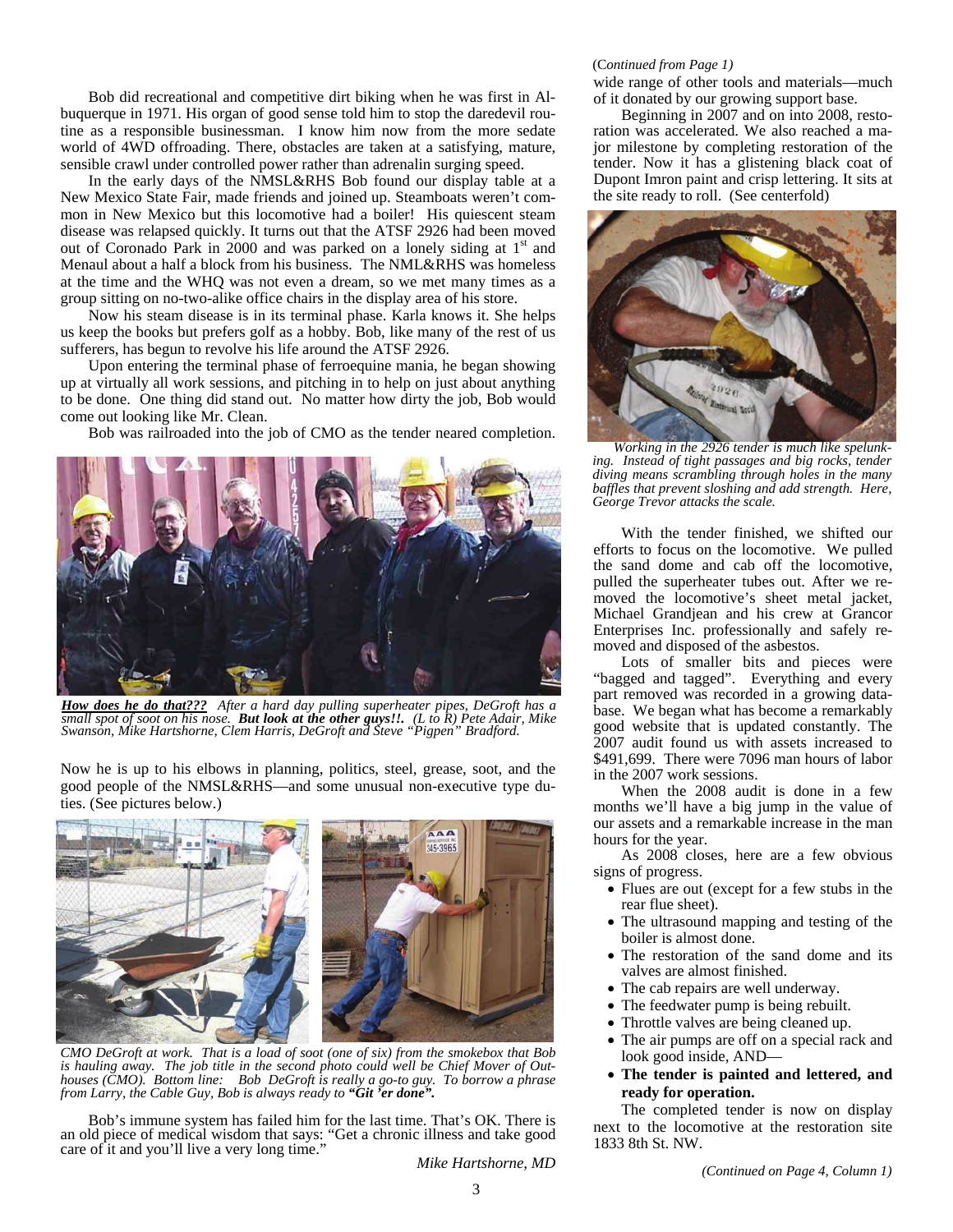#### *(Continued from Page 3)*

We also got just about all the pipes and appliances off 2926. We got real three phase electric power and big air compressors working. The forklifts are still being patched up.

In efforts just as important as the mechanical work we continue to gather notoriety with our community and government. Hundreds of new friends come to our fall open house events.

Gov. Bill Richardson, Lt. Gov. Dianne Denish, and Department of Cultural Affairs Secretary Stuart Ashman visited our site in April. State senators and representatives have dropped by.



*OPEN HOUSE: This picture, taken from the top of the tender looking down through and beyond the fuel bunker recess, is representative of the crowd that comes out for our events.* 

Albuquerque city council president, Isaac Benton, and city councilwoman, Debbie O'Malley as well as numerous staffers and administrators at the state and city level have been by to view our progress, and receive a briefing on the project. All were briefed on-site and expressed support for the NMSL&RHS.

We have had favorable articles about us in *Albuquerque The Magazine***,** *Trains Magazine*, and *New Mexico Magazine***.** We've been featured on *TV 13* and *TV 4* news broadcasts.

Our site has also been visited by many interested parties from various parts of the country and abroad. (See Page 1). Several visiting members of media organizations, covering the Albuquerque Balloon Fiesta, also dropped by for a look.

In 2009 we hope to have a working pit built, finish the ultrasound testing and perform boiler repairs with welding, new metal and staybolts in a few places. We will start the process of tube installation, finish the cab rebuild, continue work on multiple appliances.

Fundraising efforts will be expanded, (Might not be the best year ever for that, but our hard work will continue). We will pursue a hundred small jobs that will provide work for lots of hands. TV 7, TV5, Government TV, and any/every other media would be welcome!

It is Ovid's wisdom *"Adde parvum parvo magnus acervus erit"* that applies to our efforts. To what does that Latin translate? *"Add little to little and there will be a big pile".* It would be cool to have that "pile" ready to run for the New Mexico Centennial in 2012.

*Mike Hartshorne, President NMSL&RHS* 

#### *(Continued from Page 1)*

He was also appointed Fellow of the Museums Association, and Fellow of the Society of Antiquaries of London. He was knighted for his lifelong work with museums of the world.

Mr. DeLony, who now lives in Santa Fe, is also a noted historic preservationist. He is a professional engineer, and an industrial heritage consultant. His particular concern is historic bridge preservation, hence his interest in rail. He was hosting his friend, Sir Neil Cossons in Santa Fe.

Ed told us that the visitors' principle interest is structures—specifically bridges and industrial buildings like the old Santa Fe Rail shops that now belong to the City of Albuquerque. He said they are also avid rail fans.



*Before starting the tour, Steve Bradford provides Sir Neil Cossons with some background on 2926 and the restoration project. Ed Strebe, Ken Dusenberry, Eric DeLony (seated), and CMO Bob DeGroft look on.* 

The day set for the visit was a regular Wednesday workday in mid or late afternoon. Several members agreed to stay on site to provide the visitors and Ed with a tour and briefing on the project We were alerted that our British visitor is a hands-on kind of fellow, and that getting a bit dirty was not a major concern. That worked well, because our lead briefer was Steve "Pigpen" Bradford who is never worried about getting a bit dirty.



*Eric DeLony and Ed Boles study the ultrasound grid on the outside of the boiler as Sir Neil Cossons and Steve Bradford inspect the much dirtier confines of the firebox. Meanwhile, NMSLRHS members stand by.* 

According to Bob DeGroft, the visitors were on site for more than two hours. They asked a lot of questions. There was a lot of discussion regarding steam locomotives, their relation to the industrial revolution, and related historical subjects. All in all, it was a good day for rail fans and historians on both sides of the Atlantic.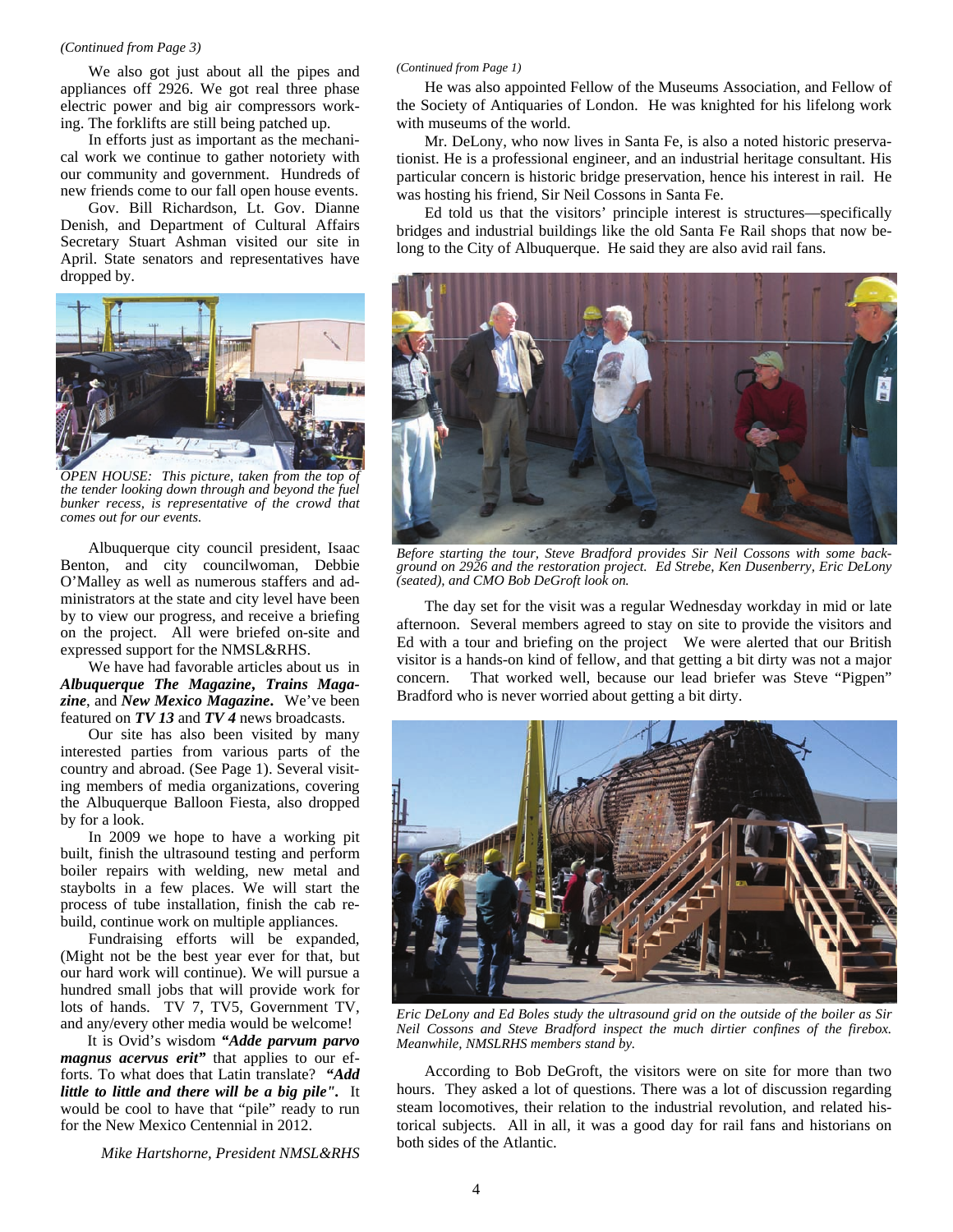

# FULLY RESTORED AND READY TO RUN<br>The massive water/fuel tender of AT&SF 2926 sits quietly (and proudly) on its rail siding while work on the loco-

motive itself proceeds nearby. The 2926 tender is one of the largest to ever ride the rails. Its empty weight is almost 100 tons (197,000 pounds). Loaded weight is 461,100 pounds. At almost 60 feet long, it comprises just under half of the 121 feet 7<sup>1</sup>/4 inches of the entire locomotive-tender unit. Water capacity is 24,500 gallons. A 30 foot recessed area in the front of the tender body holds the fuel can, containing 7,000 gallons of oil to fire the locomotive's huge boiler. The recessed area would have contained coal in many earlier steam locomotives, but 2926 never burned coal. It used a heavy, stinky oil called 'Bunker C'. When restored, 2926 will operate on waste oil. Depending on terrain, speed and load, a 2900 series locomotive will go between 150 and 200 miles on each tank of water, with fuel oil replenished at every 2 to 4 water stops.

Rescued from rusting away on Coronado park in 1999 by the NMSL&RHS, 2926 was disconnected from its tender, and both were moved from the park in June 2000. In May 2002, they were relocated to the current restoration site on BIA/ GSA property at 1833 8th St NW. After building a restoration infrastructure on the site, NMSL&RHS members began restoration work—starting with the tender, then the locomotive. The tender was totally disassembled—main body and the fuel bunker resting cribbing. The two huge Buckeye trucks, weighing 17.5 tons each were placed on temporary track built to receive them. The temporary tracks were built by a crew from the VLA west of Socorro.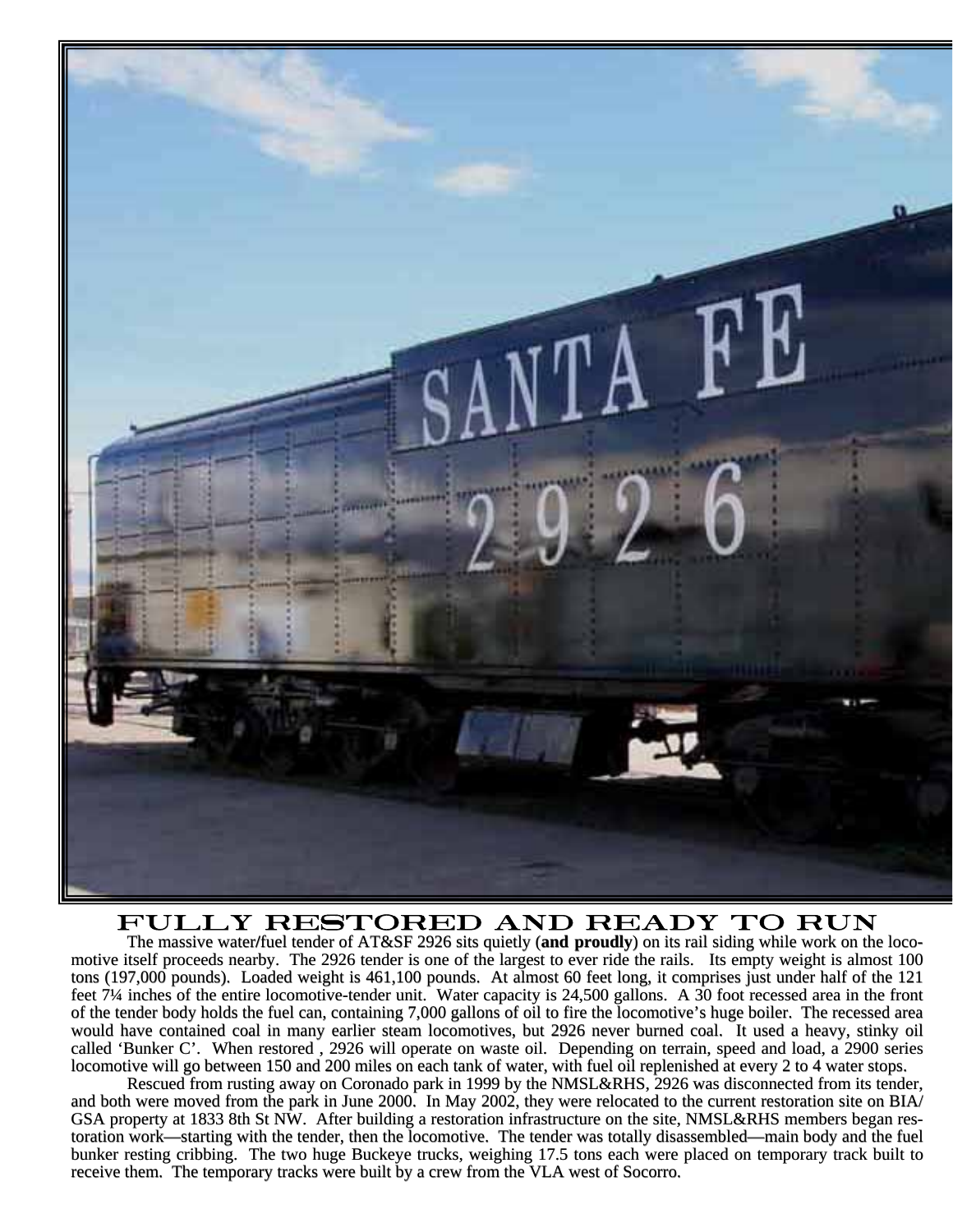

Once the tender was separated into four parts, the hard labor began. Rusty parts were cleaned. Missing or broken parts were replaced—either through a nationwide search, drawing on the machining talents of members, or hiring such work done by local businesses. Approximately 3000 pounds of rust and scale were scraped from the inside of the water tank by hand labor. Because of all the baffles inside the tank to prevent sloshing, this was much like cave exploration—definitely not a job for the claustrophobic. A number of members opted for scale scraping. Some members even seemed to enjoy donning a protective suit with an air supply and entering the messy fuel tank to clean it and check the valves. However, neither the fuel bunker or the water tender was a job for anyone prone to claustrophobia.

The hard work, with assistance from businesses like Crane Services of NM, Messer Construction of Hereford TX, R&R Sandblasting, Bond Paint Co., and others too numerous to mention, tender restoration was finished in 2008. A restored tender is a major milestone in the effort of NMSL&RHS to bring AT&SF back to life, and place it on the high rails with its oldest sibling, AT&SF 3751 previously restored by the San Bernardino Rail Historical **Society. Society.**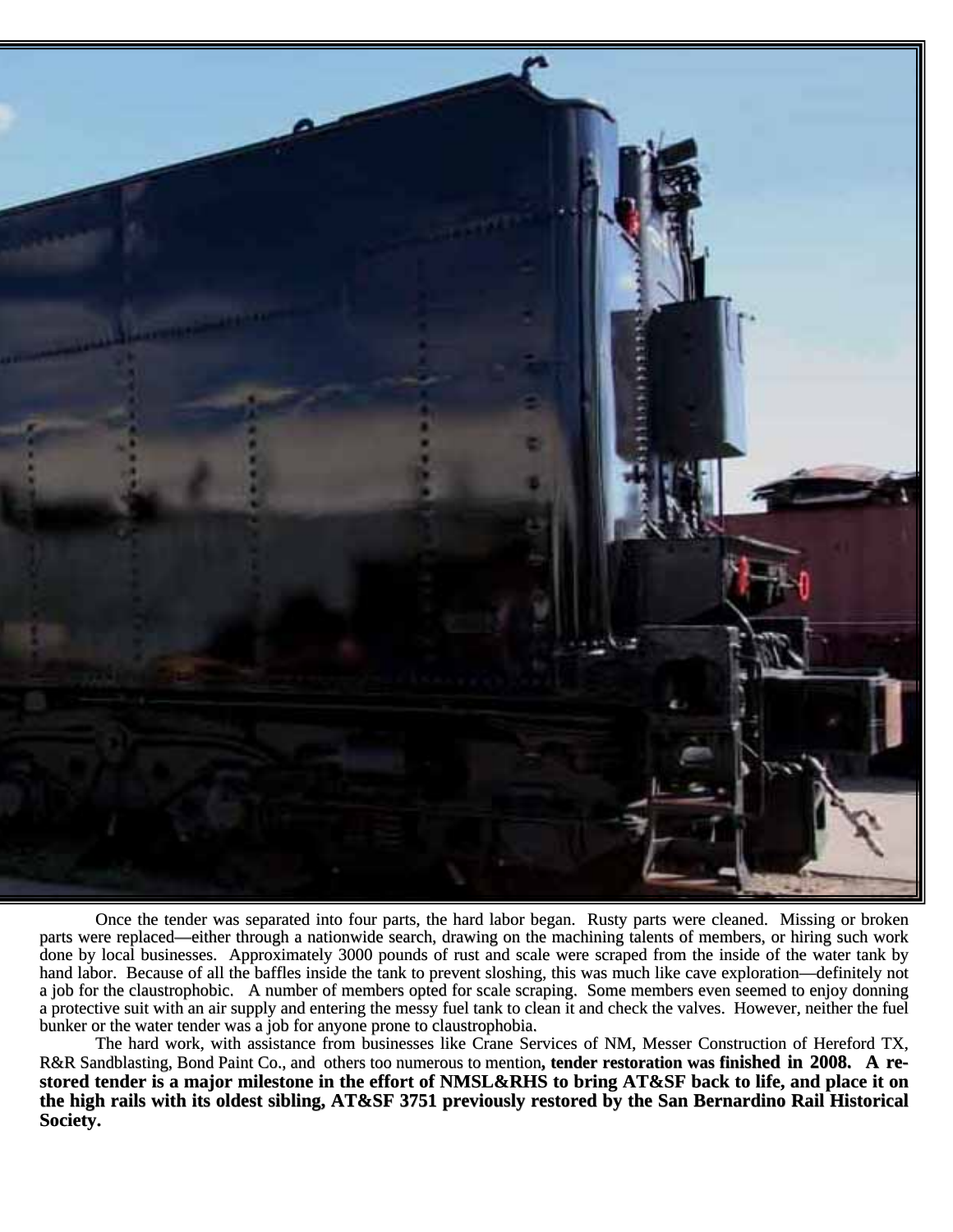**Sponsored** 

# SPONSOR A FLUE

**Available** 

**The flue tubes in the 2926 boiler will all be replaced. This is a**  process, **with the volunteer labor provided by qualified members.** 

**All members and other supporters can**  restore **sponsoring one or more flue tubes.** 

**The total number flue tubes is 274. Each tube is 21 feet long and anchored at the front and rear flue sheets. (See graphic at right) There are 220 3.5 inch** 

**diameter tubes, and 54 2.5 inch tubes. Each 3.5 inch tube contains an 80 foot superheater pipe that is doubled back three times to fit inside the 21 foot flue tube.** 

**The 2.5 inch tubes do not contain superheater** 

**pipes. Supporters of the 2926 restoration can help by sponsoring the restoration of one or more flue tubes.** 

**Sponsorship can be in the name of the sponsor, spouse, children, grandchildren, friends, organizations, or it can be done** 

**anonymously. The flue sheet chart at right depicts one end of the flue tube array. Each sponsorship is recorded on a large poster image of the flue sheet.** 

**Do your part now and sponsor a flue sheet to help put 2926 back on the tracks. It is a good way to help the restoration and have a memorial in your name, family member, friend or organization.** 

**FLUE SPONSORSHIP** 3.5" flue——–\$300.00 2.5" tube——\$200.00